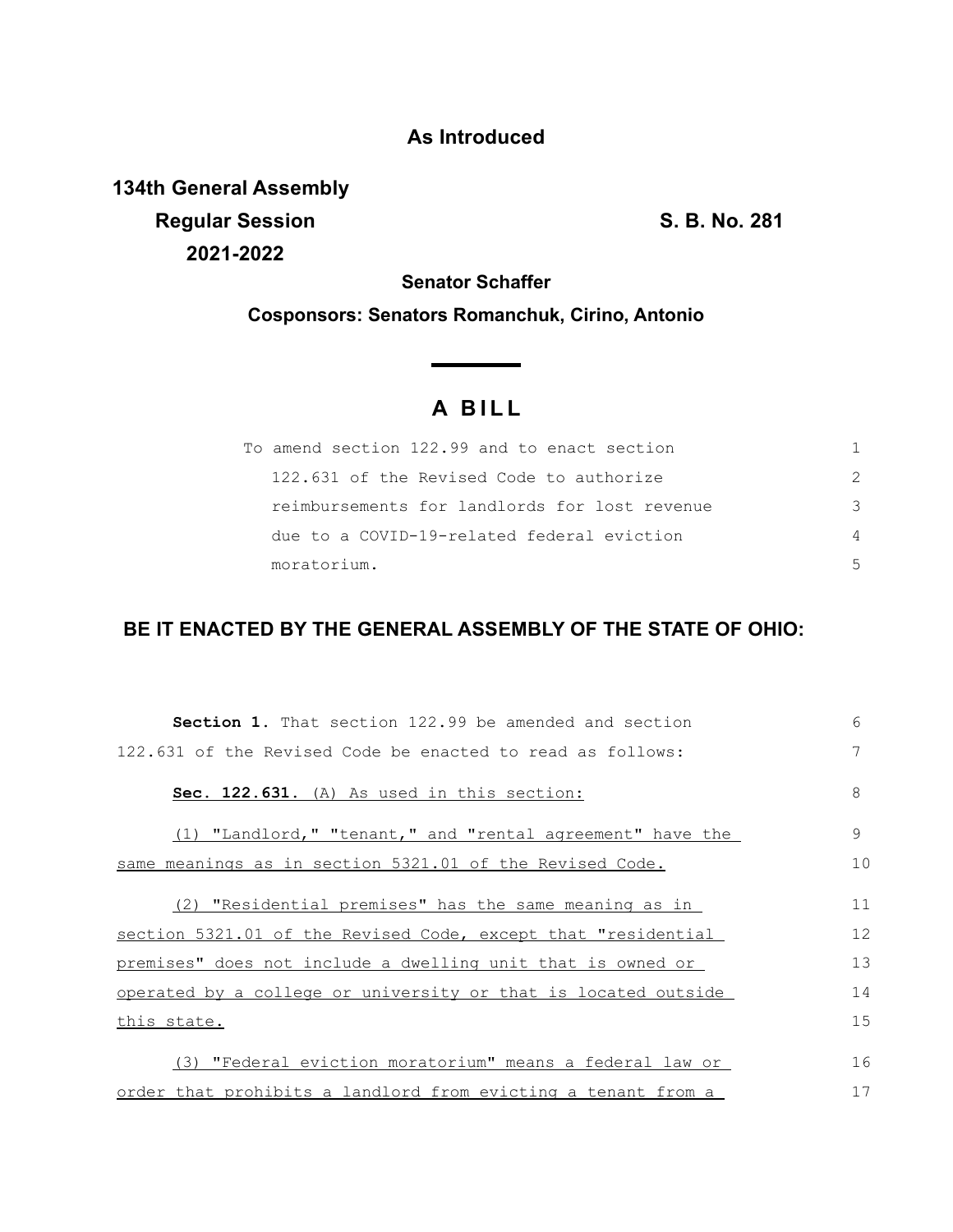| residential premises for a prescribed period due to the COVID-19 |    |
|------------------------------------------------------------------|----|
| pandemic, as enacted, issued, or extended in any of the          | 19 |
| following:                                                       | 20 |
| (a) Section 4024 of the "Coronavirus Aid, Relief, and            | 21 |
| Economic Security (CARES) Act, " Pub. L. No. 116-136;            | 22 |
| (b) The centers for disease control and prevention's             | 23 |
| order, "Temporary Halt in Residential Evictions To Prevent the   | 24 |
| Further Spread of COVID-19," 85 F.R. 55292;                      | 25 |
| (c) Section 502 of the "Consolidated Appropriations Act,         | 26 |
| 2021, " Pub. L. No. 116-260;                                     | 27 |
| (d) The centers for disease control and prevention's             | 28 |
| order, "Temporary Halt in Residential Evictions To Prevent the   | 29 |
| Further Spread of COVID-19," 86 F.R. 8020;                       | 30 |
| (e) The centers for disease control and prevention's             | 31 |
| order, "Temporary Halt in Residential Evictions To Prevent the   | 32 |
| Further Spread of COVID-19," 86 F.R. 16731;                      | 33 |
| (f) The centers for disease control and prevention's             | 34 |
| order, "Temporary Halt in Residential Evictions To Prevent the   | 35 |
| Further Spread of COVID-19," 86 F.R. 34010;                      | 36 |
| (g) The centers for disease control and prevention's             | 37 |
| order, "Temporary Halt in Residential Evictions in Communities   | 38 |
| with Substantial or High Levels of Community Transmission of     | 39 |
| COVID-19 To Prevent the Further Spread of COVID-19," 86 F.R.     | 40 |
| 43244;                                                           | 41 |
| (h) Any other federal law or order that prohibits tenant         | 42 |
| evictions due to the COVID-19 pandemic.                          | 43 |
| (B) A landlord may apply to the director of development          | 44 |
| for a reimbursement under this section if both of the following  | 45 |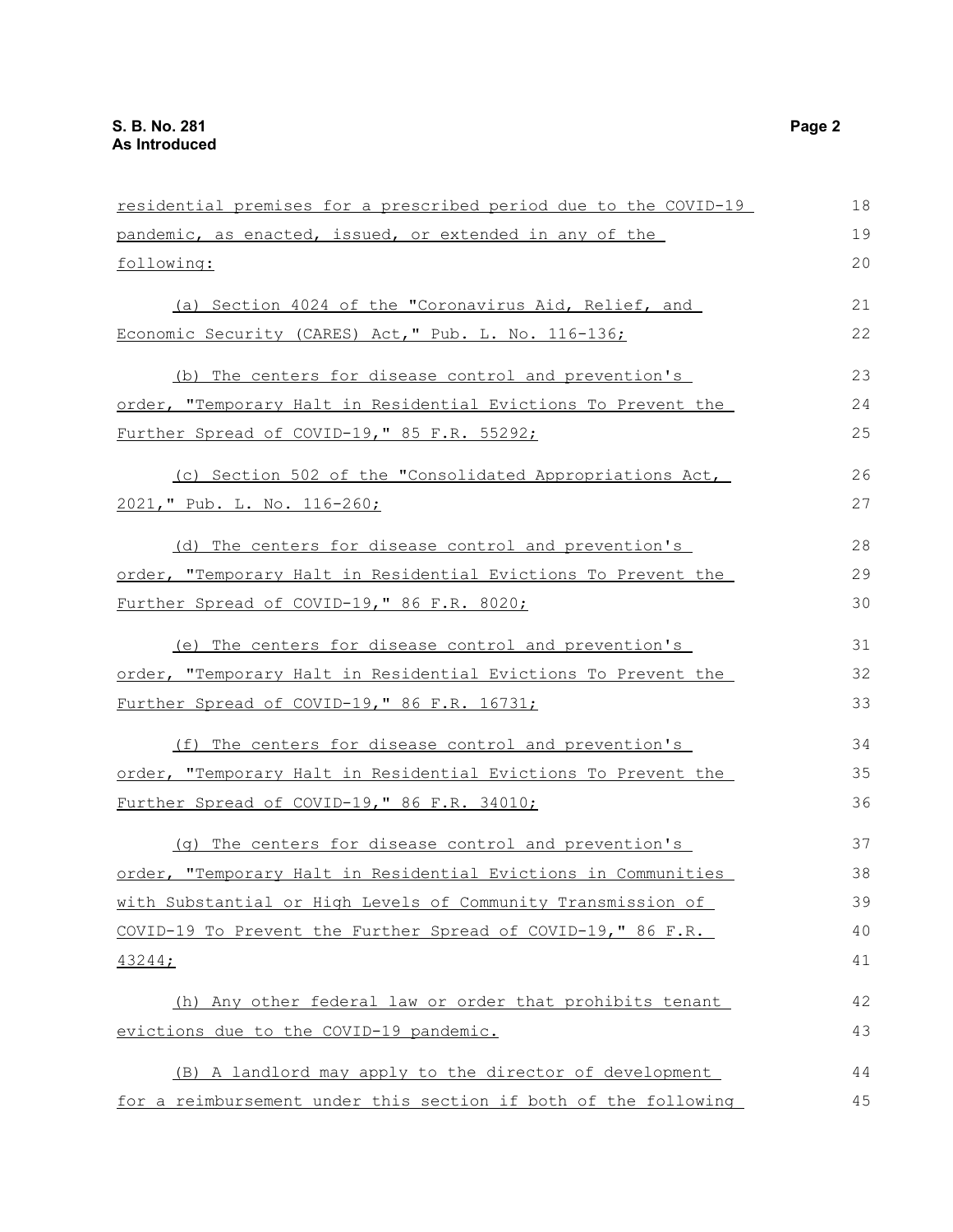## apply during a calendar year:

| apply during a calendar year:                                       | 46 |
|---------------------------------------------------------------------|----|
| (1) A tenant was required, but failed, to pay any amount            | 47 |
| owed to the landlord pursuant to a rental agreement between the     | 48 |
| tenant and landlord.                                                |    |
| (2) The landlord was prohibited from evicting that tenant           | 50 |
| from the residential premises due to a federal eviction             | 51 |
| moratorium.                                                         | 52 |
| The application shall be submitted on a form and in the             | 53 |
| manner prescribed by the director not later than the thirty-        | 54 |
| <u>first day of January of the year following the calendar year</u> | 55 |
| that is the basis of the application. If that deadline is before    | 56 |
| the effective date of this section, the application shall be        | 57 |
| submitted not later than thirty days after that effective date.     | 58 |
| If the landlord owns or operates more than one residential          | 59 |
| premises, the landlord may submit one application that includes     | 60 |
| all such residential premises, or the landlord may submit a         | 61 |
| separate application for each residential premises. The landlord    | 62 |
| may not submit more than one application for each residential       | 63 |
| premises for each calendar year. The application shall, at          | 64 |
| minimum, include information and documentation sufficient to        | 65 |
| establish that the landlord qualifies for the reimbursement for     | 66 |
| each residential premises included in the application. The          | 67 |
| application shall be signed only by the landlord or the             | 68 |
| landlord's authorized agent.                                        | 69 |
| (C) The director shall review and make a determination on           | 70 |
| each application submitted under division (B) of this section       | 71 |
| within thirty days of receipt. If the director determines that      | 72 |
| the landlord qualifies for the reimbursement, the director shall    | 73 |
| approve the application and make a payment to the landlord. If      | 74 |
| the director determines that the landlord does not qualify for      | 75 |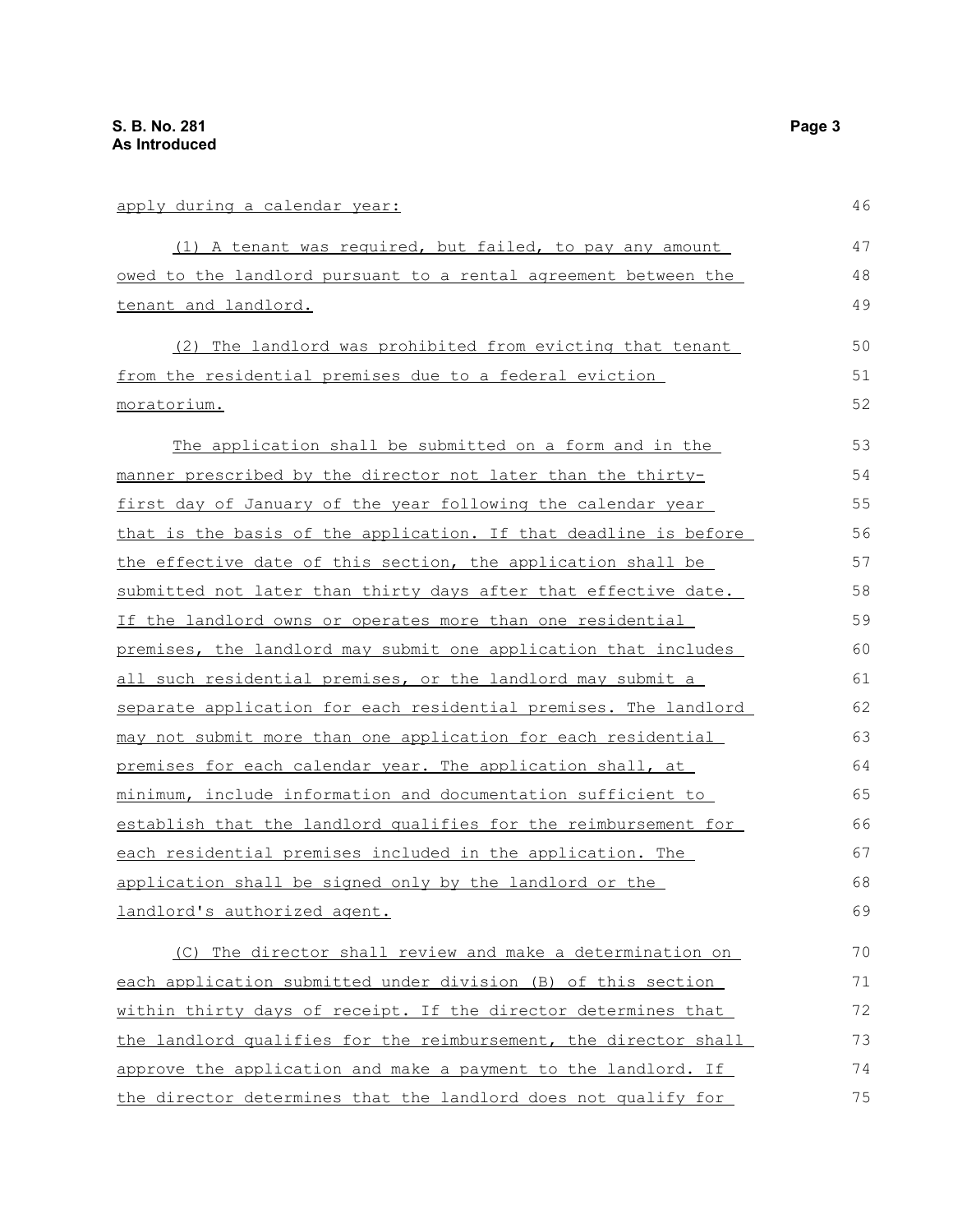| some or all of the requested reimbursement, the director shall   | 76  |
|------------------------------------------------------------------|-----|
| send notice to the landlord denying the application, in whole or | 77  |
| in part, and stating the reasons for such denial, and the        | 78  |
| landlord may appeal such denial in accordance with the rules     | 79  |
| adopted under division (H) of this section. The director shall   | 80  |
| approve not more than one reimbursement for a residential        | 81  |
| premises in each calendar year.                                  | 82  |
| (D) The amount of a reimbursement approved under this            | 83  |
| section on the basis of a residential premises for each calendar | 84  |
| year shall equal the lesser of twelve thousand dollars or the    | 85  |
| total amount of rent, utilities, penalties, interest, late fees, | 86  |
| and any other amount a tenant owed, but failed to pay, to the    | 87  |
| landlord pursuant to a rental agreement between the landlord and | 88  |
| tenant for the lease of the residential premises for the period  | 89  |
| in which the landlord was prohibited from evicting the tenant    | 90  |
| due to a federal eviction moratorium during that calendar year,  | 91  |
| reduced by any amount received during that calendar year by the  | 92  |
| landlord in satisfaction of the tenant's obligation.             | 93  |
| The director shall pay a reimbursement approved under<br>(E)     | 94  |
| this section to the landlord from funds provided through the     | 95  |
| "Consolidated Appropriations Act, 2021," Pub. L. No. 116-260 or  | 96  |
| the "American Rescue Plan Act of 2021," Pub. L. No. 117-2.       | 97  |
| (F) If a landlord receives a payment in full or partial          | 98  |
| satisfaction of a tenant's obligation that is the basis of a     | 99  |
| reimbursement approved under this section, the landlord shall    | 100 |
| notify the director of that payment on a form and in the manner  | 101 |
| prescribed by the director not later than ninety days after the  | 102 |
| landlord receives such payment. Together with that form, the     | 103 |
| landlord shall also remit to the director the amount of such     | 104 |
| payment, up to the amount of the reimbursement. If the director  | 105 |